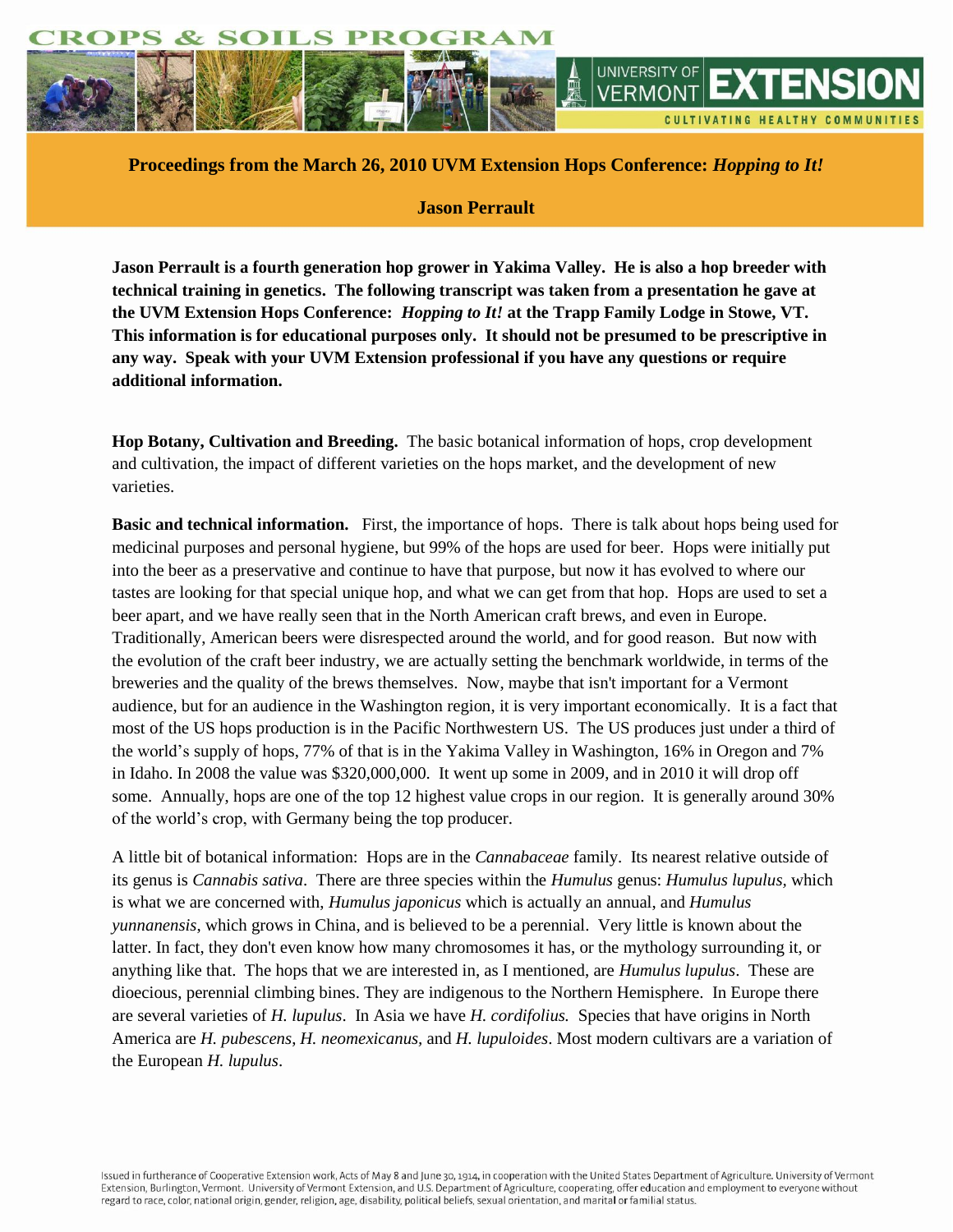**Hop Basics:** Hops are genetically complex. They are dioecious, meaning that you have separate male and female plants, which makes them obligate outcrossers, which causes a lot of genetic diversity. They are an annual above ground, and a perennial below. Hops are a climbing bine requiring a support system. They are photoperiod sensitive.

Hops have twenty diploid chromosomes. The chromosomes are fairly consistent in size; this here is pairing and meiosis. They have two paired chromosomes that are completely different sizes. These are the X and Y chromosomes. This causes some complexity. The primary female and male determining genes are on the X and Y chromosomes, but there are other genes that contribute to that as well. So sometimes you will see plants that are monoecious, they will have male flowers and female flowers. Most of the time those male flowers on the monoecious plants are not viable. They do not produce viable pollen so the plant can't self-pollinate. The end result is that hops are outcrossers. You get a huge amount of variation when you make a cross, and all the progeny are very different. It would be like a family: If I make an outcross, and I get a thousand offspring, every kid is going to be to be different. They may share the same color eyes, or the same color hair, but there is going to be differences in size and shape and any number of different things.

Regarding annual versus perennial: the above-ground portion of the stem is annual. It dies off each year. The root is perennial, and can survive pretty low winter temperatures. Somewhere like Vermont, I would think, for the most part you would be okay without protection. If you have snow cover you're great. If you know you are going to get really cold, and by that I mean consistent temperatures below zero for a period of time, then you would want some cover over the roots. Maybe some straw or something to protect that root crown. They are pretty hardy though. I really don't foresee many problems. The portion of the root that we are interested in is the rhizomes. Technically they are not a root; they are a belowground stem. At each node on that underground stem are buds that become your new spring growth. Rhizomes are also what you can use to make propagations of the plant, which is one of the nice things about the hops plant. It is easily cloned and propagated. That is important in breeding and commercial production as well, because we can make a cross, identify a plant of interest, and fix those traits in the first generation, and then make cuttings from there. This is in comparison to, let's say, a grain crop you have wait for several generations, selecting along the way, until you get that genetically fixed plant for the traits that you are interested in. So, we do have a lot of complexity that we have to filter through as breeders. But also we have the benefit of being able to fix those traits in that one generation. The result is that in any given hop field, theatrically, every hop plant is genetically identical because it was a cutting taken off of what was originally one plant. So, if I develop a new variety and it ends up on ten thousand acres, you have a million plants that came from that one single plant. Theoretically they are genetically identical. The reality is that you do get off-types out in hopyards, either from the source material, or there is a male around who is pollinating those female cones and you could drop a seed into the crown and end up with a new plant coming up from that crown, or there is also genetic mutation that occurs. I don't know at what rate, but it does happen. So, for the most part, the vast majority of the field is genetically identical, which causes its own problems.

Generally, when we are looking to propagate a plant we are figuring about 10 to 1. You have to cut pretty hard from a plant to get 10 rhizomes from 1 parent plant. But it can be done. The other option is softwood cuttings. You let the mother plant grow and you take the green growth from that plant and cut them at a node, dip that in a rooting hormone, stick it into potting soil, and then into a misting chamber.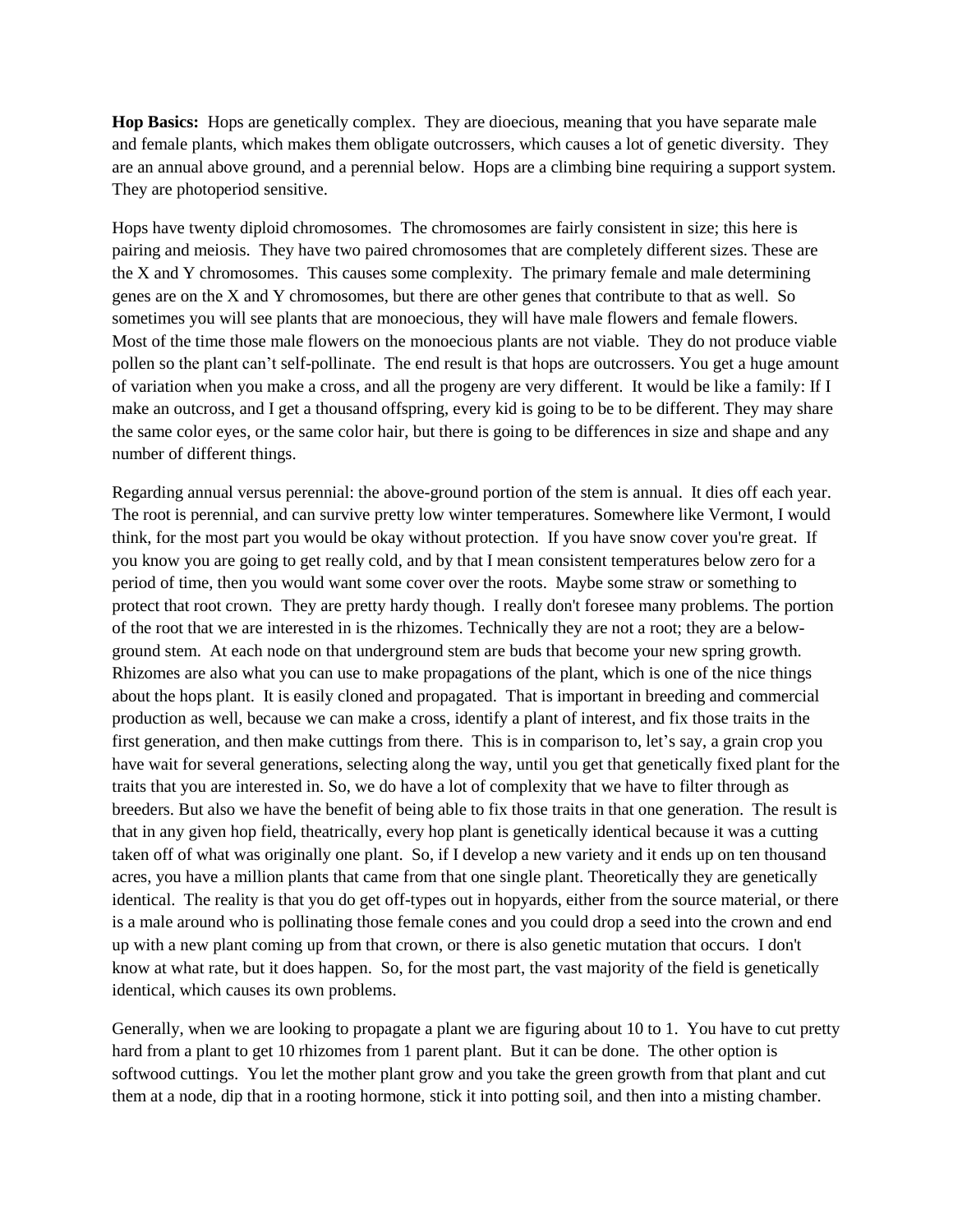This is a very effective way to make cuttings. Actually, when you are starting with only one plant and you want to do a fast, rapid, expansion that is the best way to get it quickly. You don't get as strong a plant the first year, but you do get more plants.

As I mentioned, hops are climbing vines, so in the wild they are usually found growing with companion species. To replicate that under cultivation, in the field we have created our trellises. A typical field set up in the Yakima Valley would be an 18 foot trellis. This is a system of poles and wire worked and our plants are spaced at 3.5 feet by 14 feet, or 7 feet by 7 feet. The math is the same regardless, and you end up with 889 plants per acre. That is a typical set up, and the vast majority of the fields are in that spacing. There are other variations, but this has been the most successful. Some of the other variations include 6 feet by 3 feet, trying to get a lot more plants per acre, but there you would run into shading issues. So, balancing out the shade and the need for the number of plants per acre is where we came up with this 889. Just seems to work. Another variation would be using a low trellis. There has been a lot of interest in low trellis over the years. I have worked with a major farm on a big study on looking at existing varieties on low trellis. We found it can be done, but you do take a big hit in yield. On that same token, you are able to decrease costs by as much as fifty percent. So, there again, you run into the situation, when the price of hops is decent, low trellis doesn't look so attractive because your yield per acre is so much lower. But, when the price of hops is way down and you are looking for all cost cutting measures, that is when low trellis really looks good. Some other advantages: there is some question whether or not it is a more sustainable approach of production because it is easier to cover crop, your rows are closer together, and maybe you can farm that whole floor of that field better. Also, the application sprays are more efficient. There are some tradeoffs. There are positive and negatives to the system. What this system really needs, and what we are also working on, is the breeding of actual dwarf varieties. We found that for the existing varieties, you can make them work, but they aren't ideal. We need varieties designed specifically to grow on a 10 foot trellis. In my opinion, the ideal variety would grow 10 ft, stop, and then just have flowers on nodes that are only 3-4 inches apart all the way down to the ground. We are still a ways out from that, but that is what we are working on. Right now the main limiting fact is economics. It is going to take specialized equipment to harvest that field setup. You are going to need a field stripper to go out there. The least amount you are going to spend on that field stripper is probably about \$50,000, when it's all said and done. That is for one picker, and if you are the size of the average farm in the Yakima Valley, you are going to need multiple pickers. That doesn't include the repair bills and all the customization you have to do because these are being shipped from Europe. Until there is one developed here in the US, if there ever is one, then you have to deal with that. When you are trying to grow a variety that is meant to grow on an 18 foot trellis, what you are ending up with is a plant that grows up, and it just goes right over the top and you end up with this big brushy top so all your cones are in maybe the top foot and a half. What you really need for that to be successful is for the cones to be the full 10 feet of that trellis, all the way down. So right now, by putting a non-dwarf variety on a 10 foot trellis, you are only cropping the foot and a half to two feet at the top, and you really need to crop the entire thing.

The way the vine wraps around the string is a function of phototropism and thigmotropism, primarily thigmotropism. Phototropism is the following of the sun. It is responding to the light of the sun. It kind of gives it the initial direction of where to go. But then as that vine touches something there is a signal that is sent to the cells on the opposite side of that vine to elongate and it pushes it around. So what you get is this wrapping. Now, the interesting thing about the hop plant is the rapid growth. It will grow a foot or more on an ideal day. In fact Charles Darwin was once sick and he had a hops plant growing outside his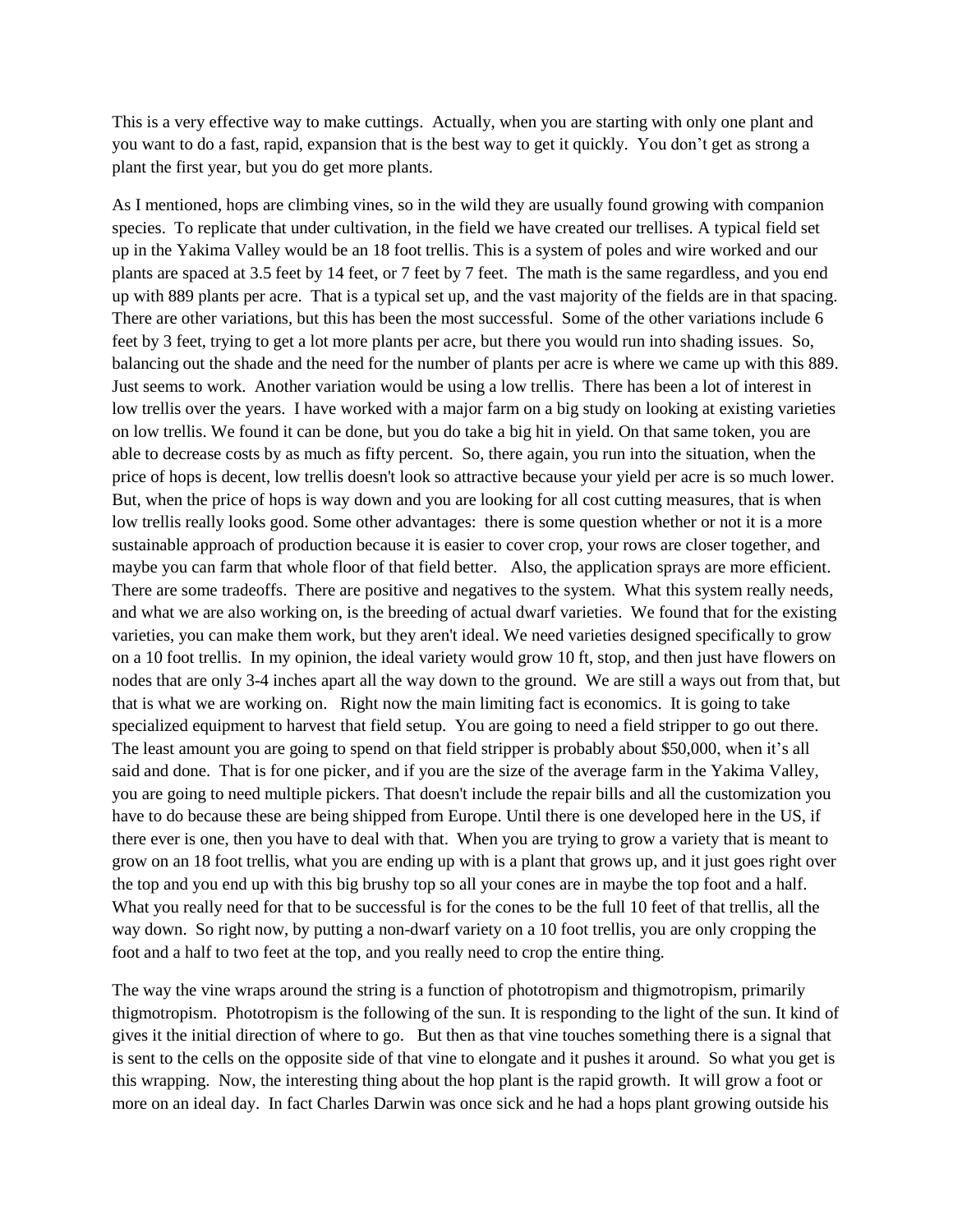window and he clocked how many times he watched it as he lay in bed. So, that's the amazing thing you can just about watch these plants grow, that's how rapid they are.

As I mentioned, they are dioecious. You have male and female plants. The commercial value comes in the female in what are called the strobiles. We just call them cones, but the technical term is strobiles. The male plants are utilized only for hybridization and in fact they are frowned upon, and we try to keep them separate from commercial production. Any seed is a bad thing in a commercial plant. Having males around does increase the size of the cone, which is interesting from an aroma standpoint where you are selling on a per pound of hops basis… you can actually boost the size of the cones and get more weight. The problem is you can get the seed and you can get your per pound price docked for that. We have actually looked at using triploid males to reduce that seed content, and it kind of works, but you still get seed. The other problem with seeds is one that is more indirect. If you start dropping seeds into your field you start getting off types out in your field. You might think that one off-type isn't a big deal, until you get a guy out there digging rhizomes, and he decides to dig fifteen roots from that one hill. That goes into your next yard that you propagate off of, and all of a sudden there are fifteen more off-types. You can imagine if you propagate off that field, and each hill produces ten to fifteen rhizomes...well you get the picture.

These are some pictures of the males right at anthesis, so this male is ready to shed pollen and these are the females right when they are receptive to the pollen. This little gal is designed to pick up pollen. Unfortunately she also picks up powdery mildew spores and other things. These are mature cones. The cone itself is made up of that central strig. At each node you have two bracteoles, and a bract covering those. The bracteoles hold the ovaries, where the seed would occur. These are actually what we consider the manufacturing unit of the plant. The plant contains the lupulin glands; the lupulin glands contain everything we need to brew good beer. There is some flavor profile which can come from the vegetative material on the hops plant as well. But, obviously they are not as important as the essential oils and soft resins that we get from the cones. There are well over 100 compounds in the essential oils, probably hundreds more that we haven't identified. We don't know what they do. The soft resins contain the alpha acids and the beta acids. The lupulin itself counts for about 20 to 30 percent of the overall cone weight. In the female you can see the lupulin at the base of these bracts and bracteoles. Interestingly enough, the male also has lupulin, but it is in such a small amount that it would never be commercially viable. But as breeders, we have developed methods to extract these lupulin glands off those anthers, and then analyze that for its chemical composition. So it kind of gives us an idea of how that male compares to other males. We don't have a clue how it compares to the females because obviously we are comparing two different things. But it does allow us to compare male to male and help us with the selection of male plants for parents in terms of developmental physiology of the hop plant throughout the year.

When we are talking about hop growing, if you don't understand the developmental process that the plant goes through, you won't be successful in growing the plant. Anyone can grow a hop plant, but if you really want to maximize yield and quality you have to understand every developmental stage of the plant. Each stage does have its unique characteristics. Therefore, you have to change your management scheme to match up with those characteristics. So those main stages of growth are dormancy, spring regrowth, vegetative growth, reproductive growth, formation of cones, and preparation for dormancy. So, in dormancy, here late summer and fall, the plant has allocated all of its photosynthetically derived energy down to the roots, that starch is converted into soluble sugars, and that is what it really uses to explode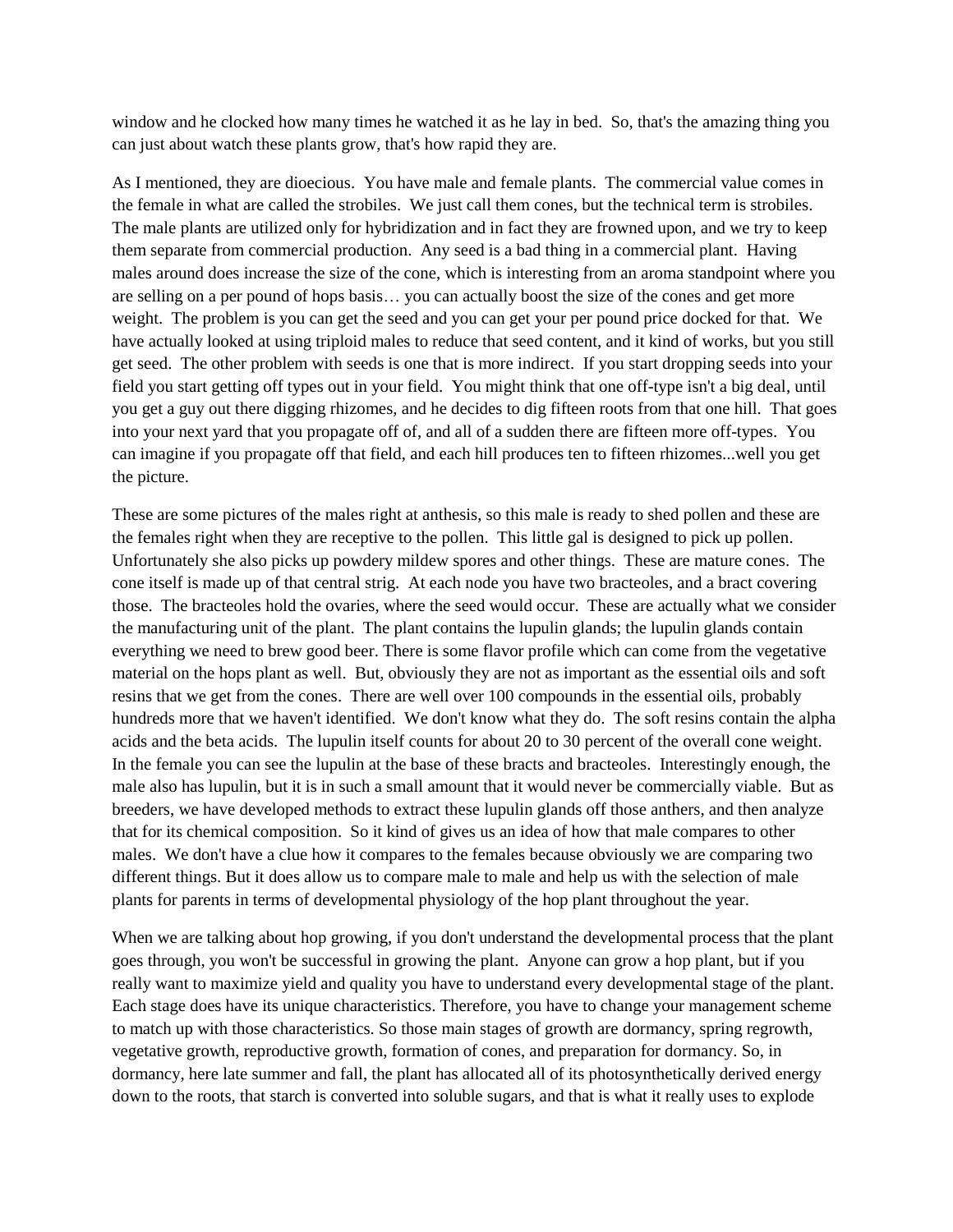into growth the next year. At this time let's go out into the field. We may not be doing much out in the field. Maybe putting on some compost, kind of working that into the ground. We may be preparing new yards if we are going to be planting anything. So there isn't a whole lot. The yards are pretty quiet at this time. At the end of dormancy, the days start getting longer, they are getting warmer. The plant then starts using those sugars and it just takes off. In this initial regrowth, for anyone who is growing hops, it just takes off in a really rapid fashion with really long internodes, really gamey growth. These are not what we want for crop production. The plant is really just pushing that first flush of growth out, using a ton of energy. What we do as commercial growers is we go and cut all of that stuff off. We start with the next flush of growth, which is a little more controlled growth. Once we get through this period, probably the end of May or beginning of June, the plants have used up most of those soluble sugars, and now it is using what is in the soil. So here, if it is needed, this is where you would be applying nutrients. In the field, as I mentioned we are pruning and we do this about three weeks to a month before we are planning on training. You time this pruning around your desired training date. So we go through and mow the tops off. We'll do it mechanically with what we call a pruner, which is just some blades that go across the top, taking out those aerial buds. It does two things, one, it gets the desired pruning effect that we want, where we are getting rid of those first vines, but also we're getting rid of those aerial buds. Those are the buds that contain the overwintered powdery mildew spores, the overwintered downy mildew spores, and some other key issues. So, we are getting rid of those. About a month later we are able to train. At this time we are also interested in weed control. If you get a handle on control early on, you are obviously better off later in the season. If you are running a dry fertilizer program this is also the time to put it on. If you are going to do any type of fertilizer program, I prefer to do it as an as-needed program, or at least a split application program. It is personal preference. I think you are going to get a better effect out of the split applications or the as-needed program. It's a little more management but I think it is worth it.

We will start out with pruning. We will go directly behind that with twining. This is where we are actually putting the strings out. Rick gave a good example of that. We are using the same system. We are tying at the top. We have our guys going through, wrapping, or tying up their half hitches up on top and clipping down at the bottom. And then we go into the training. Training is critical. It is all variety dependent, so each variety needs to be trained at a different time. If you train at the wrong time you will impact your crop. If you train too early you could end with too much growth. If you train too late you could end up with not enough. You have to really time it around the type of plant you are trying to grow. I'll talk a little more about this but the key to good hop production is controlling growth. It's not just putting it on the string and saying, "I'm done for the season and we are going to watch it grow now." To really be successful you have to really know how to control that growth. At this time we'll begin irrigating.

#### **Question:** When is the time to start training?

**Answer:** Good question. At lot of it is anecdotal. We just know for a given variety that this is the time period that we need to train. So for example, if we know a variety is late, we know that the later varieties need to be trained later. If the variety is early then we know that it needs to be trained earlier. The problem is, certain varieties fall completely out of that classification all together. Take Cascade for example. That's kind of a medium maturing variety and we would expect, oh, this should be trained the first week of May, the second week of May and it would be fine. But that is not the case. Over the years we find that if we train Cascade at the end of April, like April 25th, we get our best yield. So, a lot of it is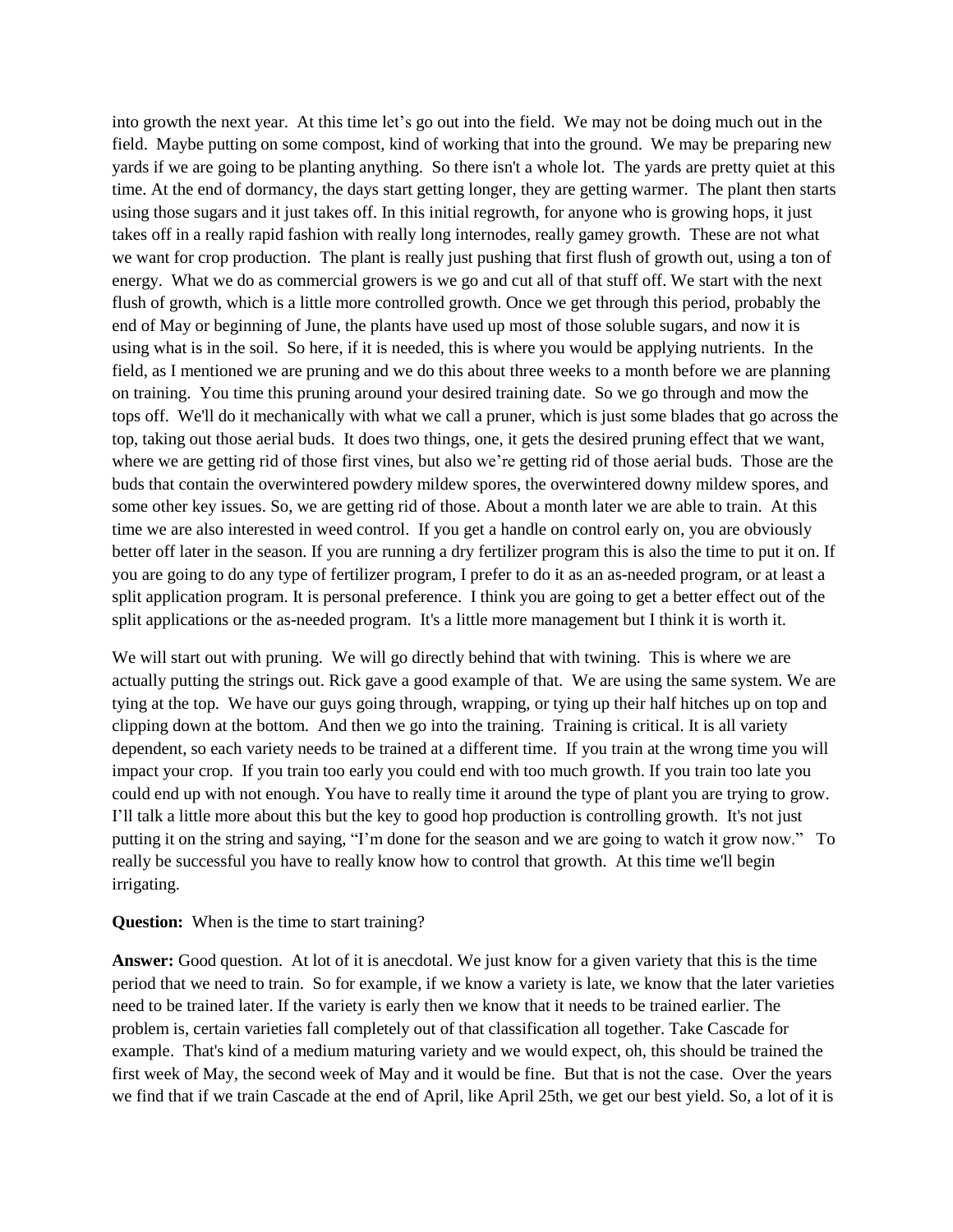really just learning the variety. There's nothing you can use that will tell you, "Oh, today is the day we train." There are no numbers, no models. I've tried to tie it to Growing Degree Days. I've tried a number of different things. The problem is you can make all the models of prediction based on what you have experienced thus far. The weather, the Growing Degree Days up to that point, but you have no clue what Mother Nature's going to do to you the next day. As soon as we think we can predict when the best time to train is, Mother Nature throws a monkey wrench in the whole thing.

**Question:** You recommend cutting off the first buds of the spring, and working with the next level. If you were transplanting plugs, as opposed to rhizomes, should you use the first ones or the second ones?

**Answer:** Are you talking a first year plant?If you have a baby plant, even a second year plant… if you have a mature plant, and by mature I'm talking 3 or more years old, that's when you want to be pruning. It doesn't matter if it comes from softwoods or from rhizome cuttings. At that point all plants are created equal.

**Question:** If I'm cutting a piece from there to start a new plant, sometimes you use the rhizome and sometimes you use the soft bud. If I'm using that soft bud, should I use that first one?

**Answer:** You can, sometimes we use that first flush of growth that comes out, and we'll get whatever we can off that hill. They may not root as easily as some of the other more succulent second growth. But you could still get a portion of them to root.

Regarding the pruning and training in Vermont. I'm not going to make any recommendations there because I've never grown hops here. It may be that with the shorter season, you can't afford to prune. But, given our Yakima season, we know that is how we maximize yield. Don't train that first flush of growth.

**Question:** When do you first start getting growth there?

**Answer:** We started getting growth a couple of weeks ago this year. Well actually, more than that. Certain varieties you could see the stuff popping up. We had an early spring this year. We have been unseasonably warm.

**Question:** For the first year, when you are planting it and it starts growing, should you thin some of them off or should you let them all grow?

**Answer:** The babies, we just let grow because there you don't have as strong of a plant. You don't have as many buds coming up. So the babies we tend to let lie.

**Question:** And it will help the root system?

**Answer:** Yes, you want to balance out the energy coming from the root system with the added energy coming from photosynthesis.

**Question:** What about a two year old?

**Answer:** Generally speaking, we won't prune a two year old either. But we have been known to go through and do some actual root pruning. We dig off of those beds. It's pretty rare, there again we are still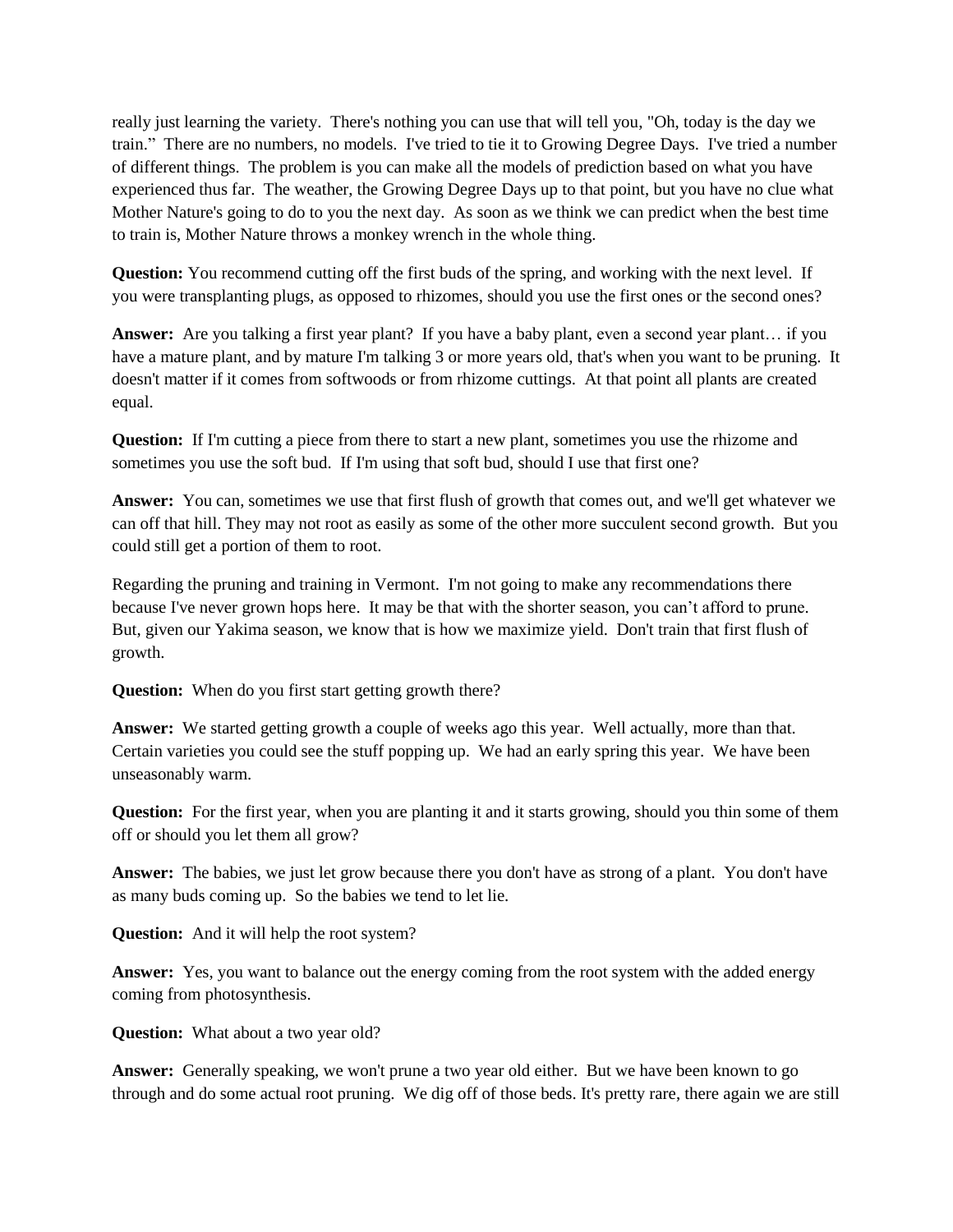trying to maximize that root growth. In Yakima we have the benefit of warm weather and irrigation systems. We are able to get a pretty decent crop in the first year. Most areas where they grow hops can't do that. As a matter of fact, we've seen some varieties have their best crop the first year and then it drops off afterwards. This is kind of strange. But in most regions, in the second year, you will get an okay crop. Third year you are at full production, fourth year you are generally at full production. In Yakima we have the benefit of getting a good crop that first year.

Hop photosensitivity has to do with where the training date comes in. You are really trying to time it so, basically, it is a short day plant. Under a critical number of light hours floral initiation occurs. So if your days are real short you are going to get flower initiation. Now, that is not all that goes into that though, it is also node dependent. So, a plant, and it depends on the variety, will need a certain number of nodes before it will flower. So, once it hits that node number, and the days are short enough, it will flower. We time our plants in Yakima so that they are growing, they don't have enough nodes to flower, and then the days generally get longer and then all of a sudden the days are too long to flower, so they just keep growing. Then along about July 1st, well about the 4th of July, my grandfather always said that at the 4th of July you wanted to be at the wire. That's when we were growing all Cluster. That has changed now. Let's just use that as an example. By July  $4<sup>th</sup>$ , you're over the wire, the days are getting shorter. Then it's okay for it to flower, you've got the growth you need. It's time to flower. You want to kind of time the training around that. This is also why most of the hop plants or most of the hop growing regions are around that 45<sup>th</sup> parallel. If you get too much further north, you don't get long enough days to get maximum growth. Too far south, your days are almost too short. I've had a lot of guys who say "Hey, you know, all my plants, they get up there around eight feet and they just flower. I can't get them to grow any more." Well, that's why. It's just too short a day.

Here, are some pictures. Tying strings at the top. Back here, this guy has the clip gun. He will grab this string and put those down and clip the string in the ground. It's called a "W" clip. The clip is actually shaped like a "W". So when it goes in the "W"s act like a barb and it holds that string down. Here is where, just after the water is getting turned on. It is actually a baby potted plant. Here's not too long after training and then, plants at maturity.

So, vegetative growth stage: this is where we have used up all our resources, we've trained, everything is on the string and then the plant just takes off. This is where all the growth occurs. At the beginning, May to end of June, early July, the plant growth is found in the main vine and leaves, and at the very beginning of July we are really pushing out side arms, and that's a pretty rapid occurrence. It's funny how much the vines change. They will go from being pretty spindly, until all of a sudden they will be nice and full. What's interesting here is how important this stage is ultimately to your crop. At 3 feet of growth, that little apical bud already contains the initial cells for numerous laterals. The laterals are really what are determining your yield. At twelve feet the apical buds of the vine and the laterals have produced cell that are predetermined for flowering branches. At 16 feet the cone branches have already been fully determined. Before that plant hits the top it has already deciding how much it's going to yield. At 3 feet it's already deciding how much it's going to yield. So, as tempting as it is to say, "Oh, look at my plants, they are on the string, we're getting great growth," the job's not over. In fact, it has become more critical at that point to make sure that plant has everything it needs. And that's why, I think, an on demand nutrient program is more important than just a shotgun approach. Because you need to give those plants the nutrients they need, when they need it. At this point the plant reserves are used up, it's already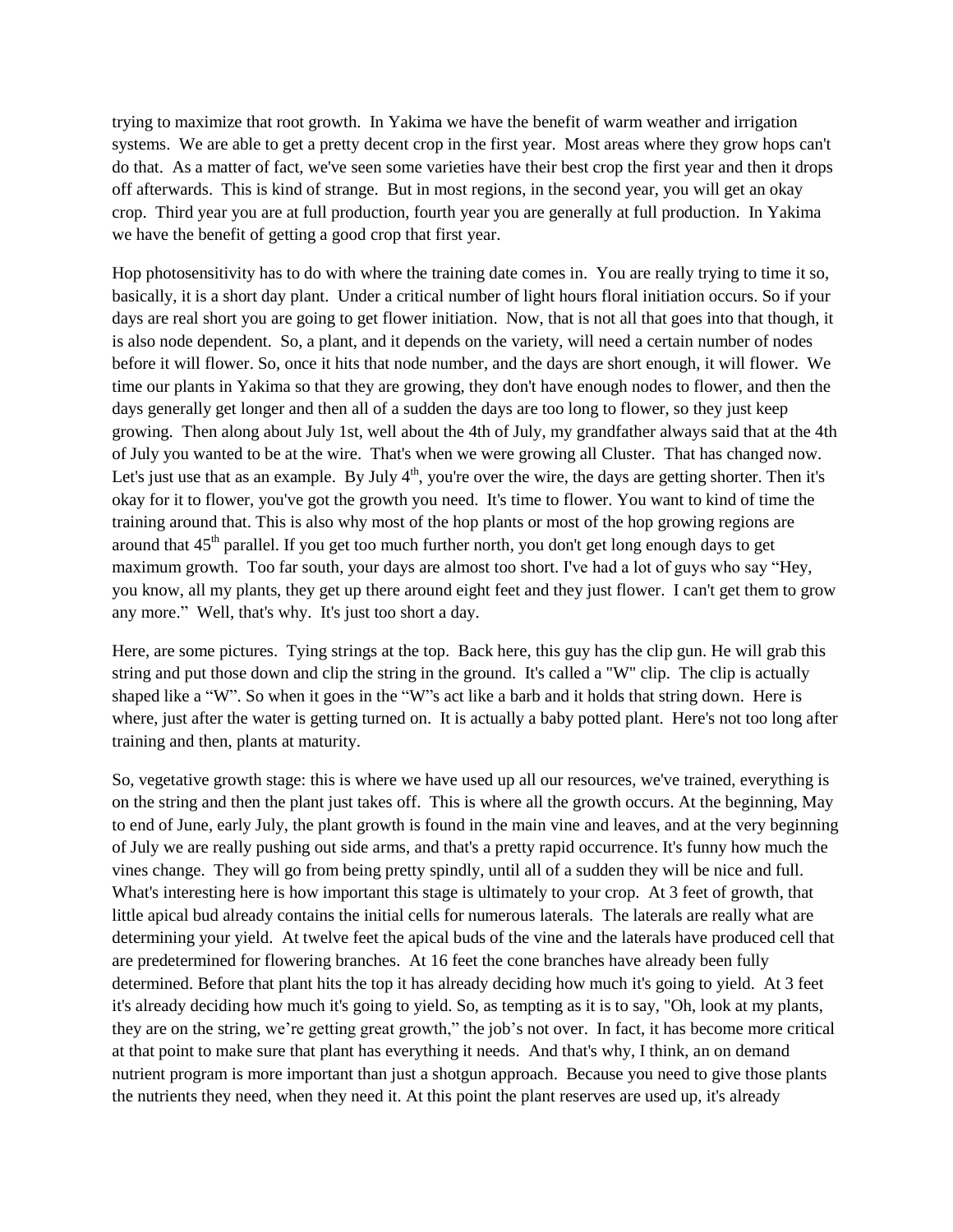determining its yield, and you need to manage plant health aggressively. Your goal is to maximize the health of the plant while managing the growth of the plant. You're managing health versus growth. It kind of sounds counterintuitive, you would think, the more growth you have, the better the plant. But you really want to control that growth because the inner node length also plays a major role in yield. You have so many nodes on that hop plant and you want all those yielding nodes to be below the wire, because once it goes up and over the wire, the signal in that apical bud changes. It's no longer growing up, but it is still pushing out growth to grow upward. It is not necessarily pushing out yielding growth. Ideally, you want all of your inner nodes underneath that wire. Well, it's nearly impossible with most varieties but you are trying to really control that growth. So you want shorter inner nodes. If you are just pushing nitrogen because you want your plants to look great, you are really hurting yourself in the long run. You want to hold back a little bit on the nitrogen, but you still need to give it what it needs. There is no magic bullet, it just takes time; you just have to learn how that plant responds. Every variety is different. Every environment is different. It is just where you should focus your efforts: learning that plant. You really have to watch your fertilizer at this point. My grandfather said, "The best type of fertilizer a farmer can have is his foot prints." I think that is the truth. I don't care what crop it is, you need to be out there learning the plants and learning what they need.

During this time in the field we are monitoring, monitoring, monitoring. We are out in the field; we have guys out there looking for pests and disease. We are responding to what we see in the monitoring. We are going through our spray program. We are going through our weed control program. We are irrigating extensively, at least in the Yakima Valley, obliviously here it is going to be different. Then we are managing our fertility program. In terms of monitoring, just to show some examples of types of problems you can run into. The top pictures are of powdery mildew. So you can see the damage you can get there. If that powdery mildew gets in there early, when the developing cone is just set up for collecting pollen, and those spores get in there, it can completely decimate your yield.

The bottom slides are actually downy mildew. Downy mildew in an environment like you have here is going to be a bigger problem than powdery mildew. Powdery mildew causes a mess. It can cause major yield losses but you will have a plant the next year. You can try again. With downy mildew, you will be lucky if this is all you get, some reduced quality. If you get downy mildew down in the crown of your plant it kills the plant. So on a susceptible variety, what I have seen in past years is; you go into the fall, you have most of your plants out in the field, everything is looking good. Come spring 20% of your plants didn't survive. So you are not getting the re-growth. So you are doing that year after year. I've seen old yards that just are devastated. Fifty percent of the plants are dying. This is a serious disease if it is allowed to rum rampant.

After our vegetative stage is over, we're entering the reproductive stage. By reproductive, I mean it is just developing its cones. The plant has shifted all of its energy from that vegetative growth. It is shifting now into the production of cones. The photosynthetic capacity of the plant at this point is maximized so it is using all that energy basically to produce the cones. At this point, once those cones are mature it can equal up to fifty percent of the above ground dry matter of that plant. At this point it's futile to increase the number of cones. Your yield is pretty much set in terms of cone number. But what you can do is make sure you are managing the plant properly to get the maximum cone size. That is something you can change. An unhealthy plant produces a smaller cone versus a healthy plant that produces a bigger cone. This can be done through water management and nutrient management right at this period, they kind of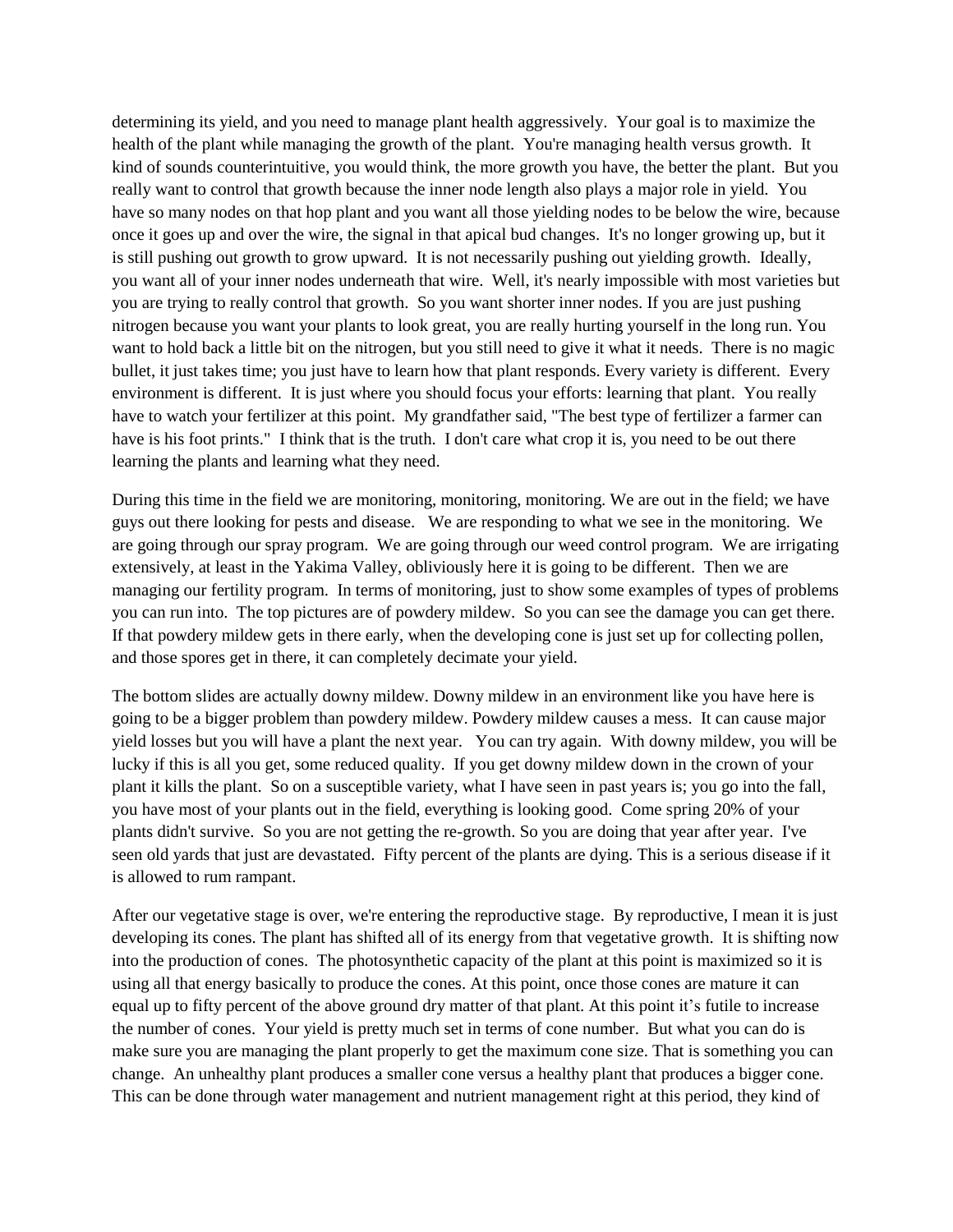overlap. There is a preparation for dormancy. It's not really a growth stage. I kind of made that up. But your plant is preparing for dormancy. In August, it starts to push those starches down. It is creating the starches needed to convert to soluble sugar for energy in the next year. Okay, like I said, that photosynthetic capacity of the plant is maximized in mid- to late-July. That is what it is really using to create next year's energy. This is where Rick had mentioned the hand harvesting and leaving the vines hanging. This is where that is really important because some varieties, their cones mature early. If you are out there cutting the whole plant out of the field too early, you are not giving that plant the optimum chance. Problem we have is that we have to mechanically harvest. We don't have a choice. We're not going to go out and pick eight hundred eighty nine plants per acre by hand. We tend to leave some material down at the bottom of the plant still green so it is there through the month of September to try to push as much carb reserves as we can. You will never maximize the yield of a plant on an early harvested plant.

**Question:** When you say you leave some green material down below, you're doing your shoot pruning and stuff, and you have your 4-6 vines that you train and take care of through the summer, in my experience, I'll still get a lot of green growth around the base throughout the summer. My tendency is to leave some of those. Is that the stuff that you are talking about?

**Answer:** Yeah, I call it "sucker growth." Leave some of that growth at the bottom. Let it crawl on the ground. That's where we tend to get our carb allocation back down to the roots. Some varieties, you never can get it matched perfectly.

**Question:** Do you test for nutrients?

**Answer:** We do a little bit of both. The main type of tissue testing we have done in the past is partial testing for nitrogen. That kind of tells us where we need it in production. Increasingly we are starting to do more extensive testing, actual leaf testing. But the problem is that it is expensive to run too many of those tests.

**Question:** So it is more of a visual thing if there is a deficiency in nutrients at the base elements level.

**Answer:** Yes, it is visual. Usually though, if you are seeing the symptoms you have let it go too far. There is the soil test early on that kind of gives us the broad picture. We can get a strong acid extraction on our soil to see what is available in the soil. Basically determine what we have in the bank. We will also do a paste analysis. We'll take a sample of our water and our soil; analyze those together to see what kinds of nutrients are available. Then we will run tissue testing throughout the season for nitrogen levels. Regarding the other nutrients, part of that is just an anecdotal program. We know that a certain leaf feed at a certain time is beneficial. Part of it is just knowing that this plant is going to demand this nutrient at a certain time. So we'll give it a little bit. Maybe not the full amount that the soil test says we need but with drip irrigation we can almost run it like a hydroponic type system, where you can give on demand right at the root zone.

**Question:** If you didn't use drip irrigation, could you still use a dry or liquid fertilizer, and would you just put it right where the plant is, or fertilize the whole area?

**Answer:** We still do some dry and we will generally band that right over the top of the hill. Occasionally we will shank it but shanking is a pain. I would rather just band it over the top and water it in.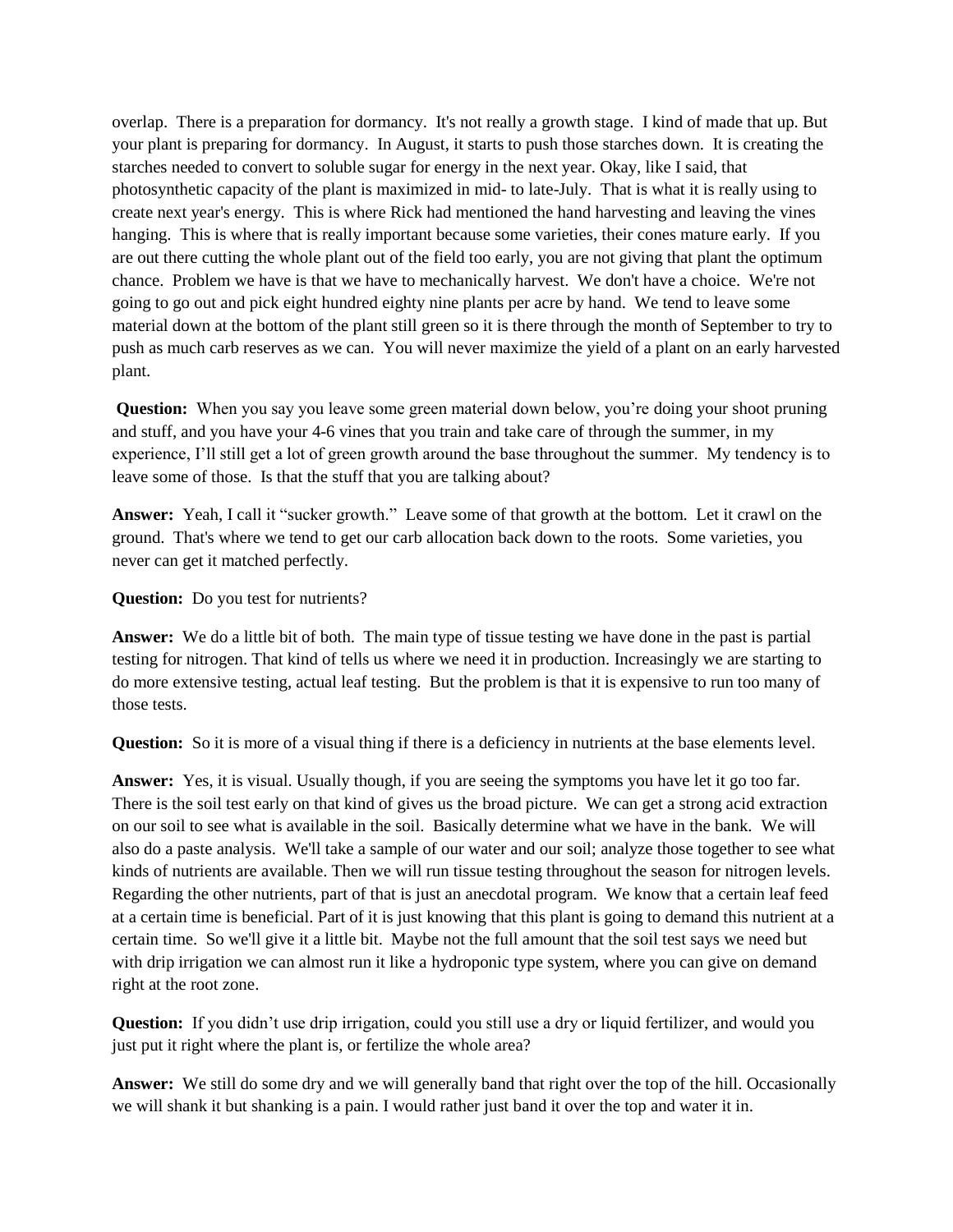**Question:** So you try not to fertilize anything in the aisles or anything that is not necessary?

**Answer:** That depends on your plant spacing, but generally you don't want to put too much fertilizer out in the middle because it is a waste of money. You are not really growing anything out there except your cover crop if you have one.

**Question:** When do you do your root cutting?

**Answer:** For planting material? That would generally be done in February or end of January. It depends on when we can get in the fields. As soon as we can get in the field we will start digging roots. You don't want to wait too long because they start growing in March. If you have growth then it is too late. We try to get out there before they start growing. They need a minimum of eight weeks of dormancy. If you can get out there and dig on them after it has been frosting for eight weeks, by all means if you need to dig, dig. But the way we try to time it is that we can go out and dig, and they might go into cold storage for just a little bit, and then we'll go directly back out to the field to plant them right away. I don't like to store them for too long, you will run into storage mildews and molds.

**Question:** Do you prune them back annually?

**Answer:** Not always annually. There are a couple of different ways we can do that. We can prune the roots back and get cuttings at the same time. We are serving the purpose of getting some propagatable material, but we are also serving the purpose of pruning that root crown back. There you have two reasons why we might go through by hand and do that. But generally our actual root pruning will happen with a disc, mechanically. We'll go through lengthways and crossways and it kind of blocks that hill.

**Question:** You have mentioned mostly nitrogen when you're talking about fertilizer. But what other nutrients do you find are needed by hops?

**Answer:** It is similar to any other fixed crop, where your N, P, and K are obliviously important and depend on where you are at. A lot of soils have a sufficient amount of P and K where you don't have to add any. In our case we generally need it. It depends, we go field by field, we will soil sample and we'll make a decision on what each field needs. Generally speaking we will have a little bit of phosphorus going on and a little bit of potassium. Calcium is also key; it will usually come in a fertilizer blend. It will come on with one of our other fertilizers.

**Question:** Is there a particular time when you would apply those?

**Answer:** Generally speaking, calcium would go on in the same peak period as your nitrogen, the vegetative growth stage. You want to get it on before your potassium because the potassium will actually antagonize the calcium, make the calcium unavailable. You have to watch your timing and get it just right. Otherwise, you could be tying up one or the other.

We are going into dormancy. What is going on in the field? Well we are picking hops. On a typical operation in Yakima Valley, the vines are cut and transported to the picker. Alternatively, there are field strippers that will strip the vines out in the field and carry just that material back. Regardless, that material has to be shipped back to the stationary picking machine and then that is where the cones are separated from the rest of the material. We then dry the cones for eight to ten hours down to 10% moisture. Then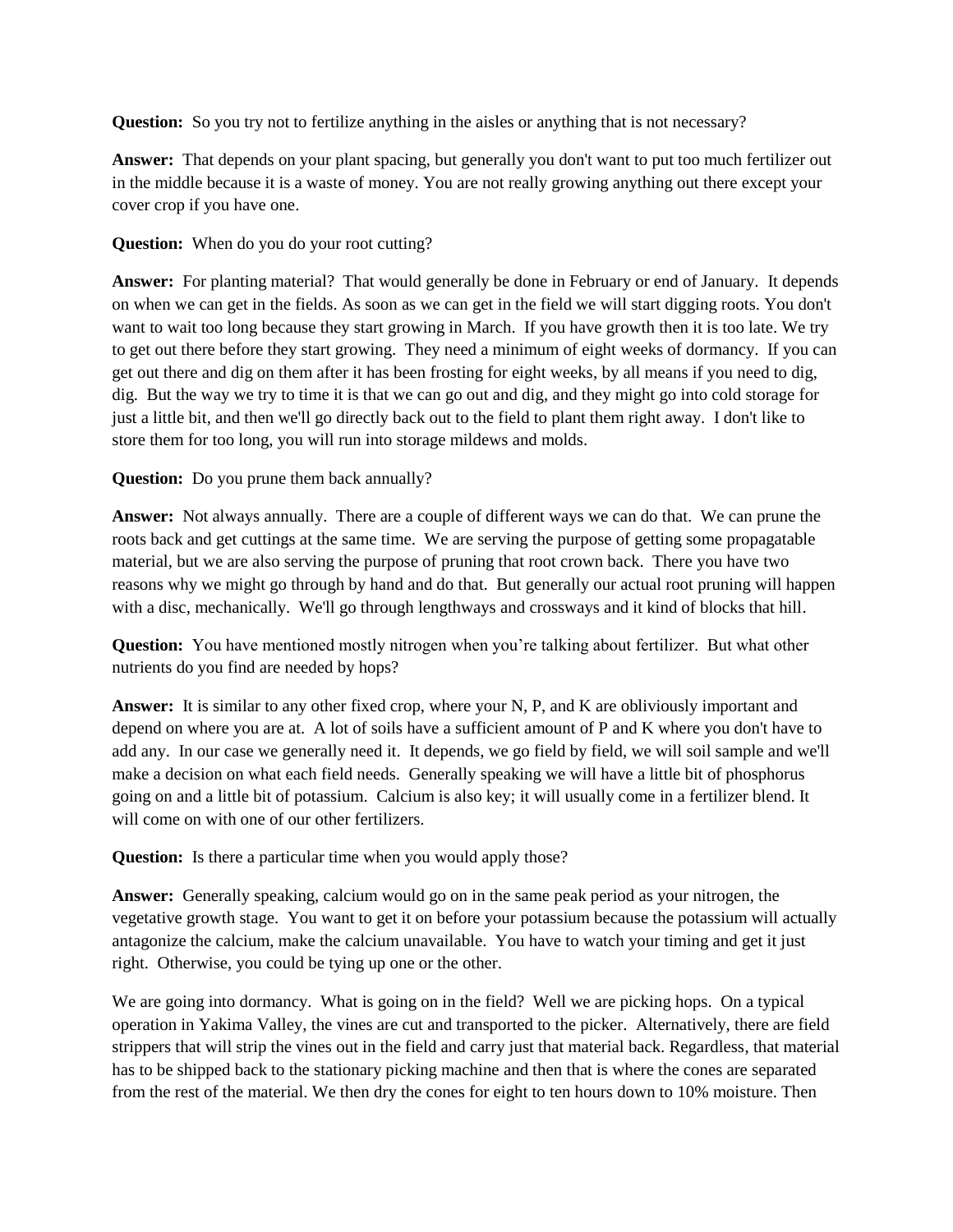we cool them using ambient temperature air for twelve to twenty four hours in big piles. This allows cooling, but also is a kind of mixing action, and it allows us to equilibrate the moisture level within that pile so that we are not getting real dry pockets mixed with real wet pockets. Then immediately after that twelve to twenty four hour period we bale and immediately transport them to cold storage.

**Question:** How cold do you store them?

**Answer:** Generally, just below freezing is the ideal temperature, between 27 – 32° F, depending on the varieties. Some varieties don't store very well. In fact some are a hazard in storage. Take the CTZ's, once you compress those into a two hundred pound bale, if they weren't dried properly to the right moisture level, it would become a fire bomb hazard. They could actually blow up. It doesn't matter, they could be too wet and blow up, or they could be too dry and blow up. If they are too dry, it is like an oil soaked rag problem…it will combust. If they are too wet, it is like a wet bale of hay, same type of spontaneous combustion. You have it on both sides. That is why with certain varieties, we want to get them into cold storage as soon as possible, but also if they are a risk, they go into pellets as fast as possible.

Pictures regarding harvest. Mechanization is key. We mechanically sort the leaves from the vine. Rick mentioned his time frame for hand picking and he is right. We used to do that for the breeding program. We used to hand pick everything. We had a crew of five or six people and it would take about an hour per vine. It was a pain. The mechanical picking is key. Back when my great grandfather first started growing hops it took a hundred people thirty days to harvest thirteen acres of hops. Mechanization is needed if you are going to do anything on any type of commercial scale.

We are drying them in forced air at fifty cubic feet per minute at  $130 - 150^\circ$  F, the lower the temp the better. If you are high volume, you run into problems. If you are harvesting a lot of volume on high yielding varieties sometimes you fill your kilns up. It costs you a lot of money to shut everything down and stop and wait for your kilns to empty out to start picking again. Sometimes, you'll fill them a little more than you'd like.

**Question:** Can you air dry them if you are doing small batches?

**Answer:** Yes, if you are doing small batches, you can air dry, but you should be moving air through them. You have to watch your humidity level. If it is really humid out, you are not going to get them down to the proper moisture level.

**Comment from the Audience:** We are drying canola and sunflower seed. Just air drying.

**Jason:** If you can pull that off you should be able to do hops. I've done hops air dried before. It can be done. But I prefer the heated method because you can get it down to the precise level that you want. We compress the dried hops down to two hundred pound bales, ten to twelve pounds per cubic foot. Each bale requires about five and a half yards of burlap. This is a machine we developed on our farm. It is kind of a new method. The old method was to bring the vines in whole, and then you would have guys called vine hangers who would hang them on a chain that would take them up through a stripper. Strip everything off, and then there was a whole series of belts and other things that would clean the cones. We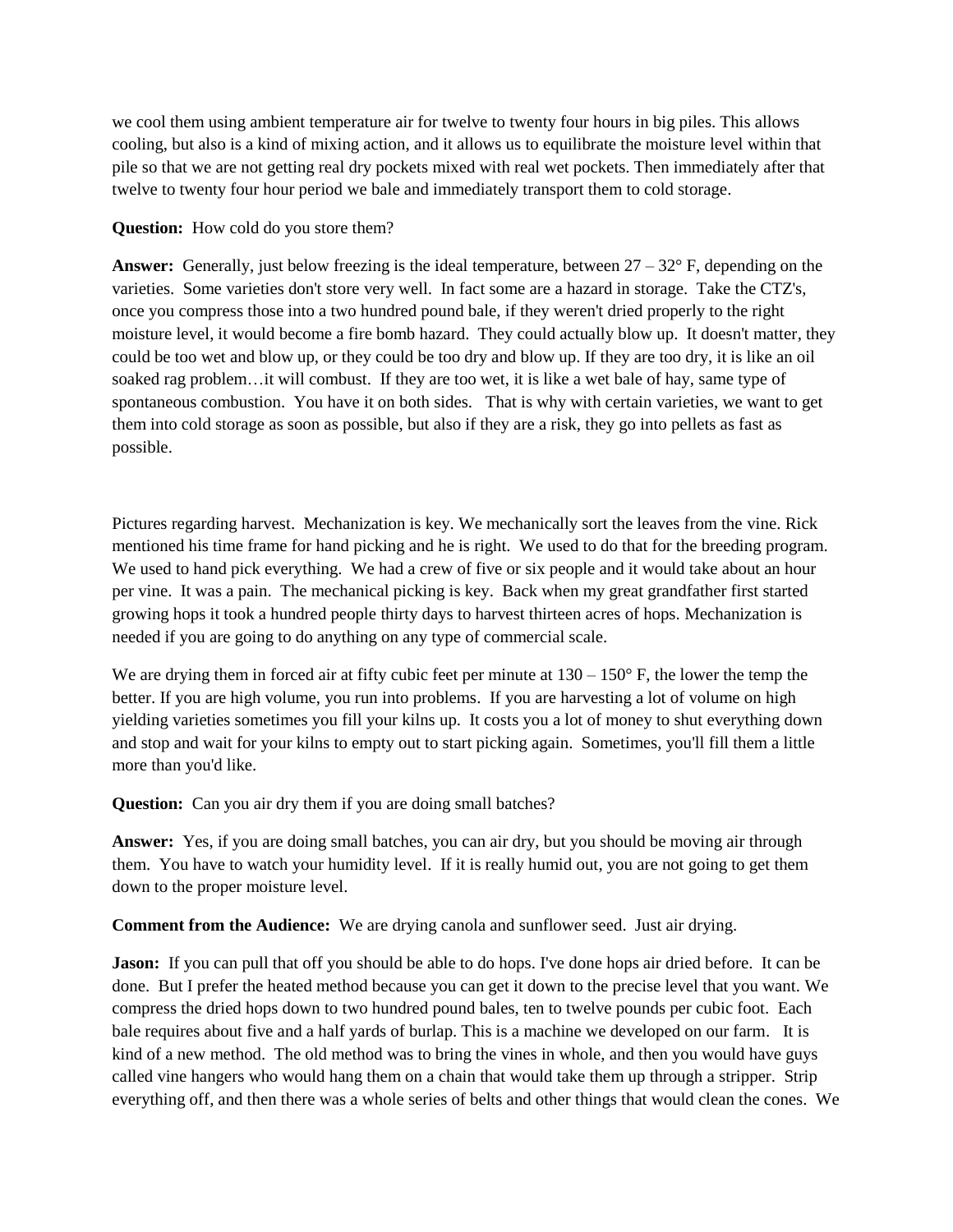have the same equipment behind this where we are running through the same belts and everything but at our front end we actually come in and dump the load completely. We don't have the vine hangers. It saves us about ten people per shift. This whole load comes off at once and then it is cut into eighteen inch sections by a big blade. The whole vine is still coming in, but we are able to unload all of them at once and then cut those vines into eighteen inch sections. That cleans it out. You can see that it is a whole process. We have fans and all these other things that blow out leaves. These are dribble belts. These are inverted belts to where the cones roll down but the leaves and everything else stay on it and go through. So it is a whole big process. The machine is in a huge sixty foot tall building. To build a brand new Dauenhauer machine with this capacity would be a million dollars plus.

**Question:** How many acres do you have on your farm?

**Answer:** On the home family farm is 600 acres of hops. We also partner with another farm and harvest another three hundred acres. So, a lot of hops run through this machine. It has been close to a thousand acres of hops run through this machine each year. We are running at full tilt, and we are usually the last ones done picking. We get laughed at a lot because we are still picking on October 15th. That is just wrong. These are the kilns. As you can see we have our beds. This bed has been dumped at about 30 inches deep or so. In the morning you can see the steam rising up off of the big kiln bed. Back here is our kiln layer. The cones come in on this belt from the picking machine and it is dumped across here. There's this belt. It lays it out evenly. It is done automatically. Traditionally, we would have to fork it by hand. That was the generation before me. I've done it before when the kiln layer breaks down, and it is a lot of work.

This is the next step. This is the big pile of hops I talked about that is equilibrating. This is what we call our cooling room. This is an example of a bale. These particular hops are from one of our organic yards.

**Question:** How do you move your hops from the dryer to the kiln?

**Answer:** Inside the kilns we have what we call kiln cloth across the floor. So the floor is just a grated floor so that the hot air can come up from underneath and on top of that grated floor we have kiln cloth. It is almost like burlap but it is a wider mesh than burlap. The hops are laid on top of that. When we are done we have the kiln cloth hook to a drum at the end that rolls it up and it slowly rolls those hops into a conveyor belt at the end. They dump into there and take the belt over to the cooling room. You really have to be careful with the dried hops, handling them as gently as possible. You have to be realistic, there is going to be some tumbling. There is going to be some damage of product. At that point they are going to be really susceptible, especially if you have over-dried them, to shattering and losing lupulin glands. Every gland that you lose is losing active product out of that cone.

## **Final comments on development.**

We need to fully understand these growth stages if we are going to be successful as growers. Each stage has its own unique characteristics so you need to tailor your management strategies for each stage. Then you have to remember that your yield is being determined when your plants are only a few feet high. To complicate things further, and I've said this all along, much of this is variety dependent. Our physiology and development are impacted already and so is crop management. On top of all of this, there is a strong genetic by environmental interaction when it comes to hops. Some varieties just will not grow in some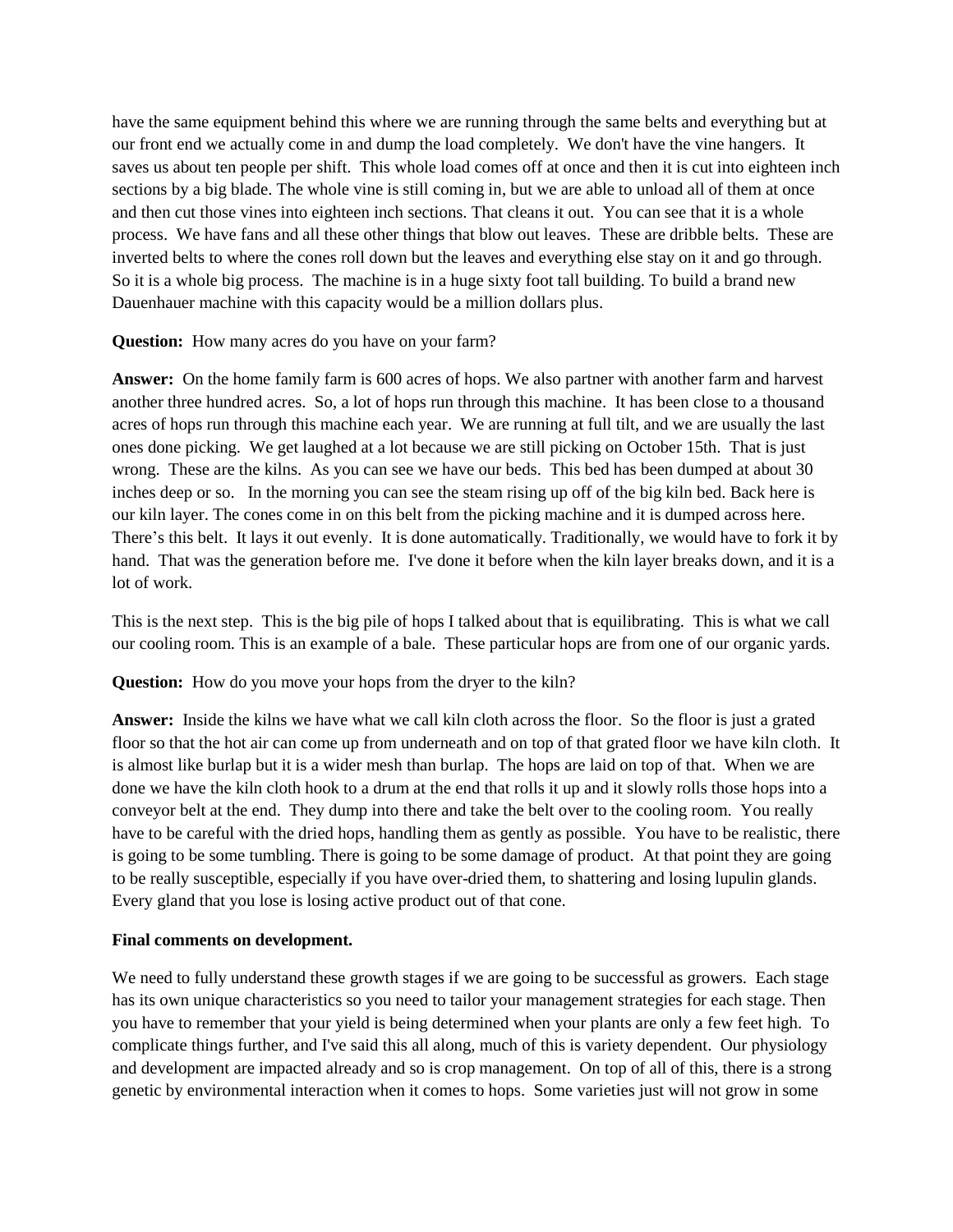areas. Our goal is to realize our maximum genetic potential of each of these hops plants. The problem is, in certain environments the maximum genetic potential cannot be reached. The solution that farmers and researchers have been coming up with for years is to breed varieties to match your environment.

This is an example of yields from the new US aroma hops varieties. The far left bar here is our noble European aroma hops. The average yield in the US is below a thousand pounds per acre. It makes it very difficult to actually grow those hops and still be economically viable. So the answer over the years was to start breeding better and better varieties. All of these were developed in the US, derived from the noble aroma hop varieties. The latest one of these releases was Palisade which came out of our breeding program. We have seen yields as high as three thousand pounds per acre, but it averages around twenty four hundred pounds per acre, versus Mount Hood and Glacier which are just over fifteen hundred pounds per acre. You can see that over time we have been able to take these hops, hopefully with similar characteristics that the brewers are looking for, from the noble aroma hops and make them a little more economically feasible to grow. Take a look at it from the economics and the hops supply chain. This is our typical supply chain. You consider that each of these steps will affect the subsequent steps. On the farm you have the cost per acre. That will affect a number of things down the road. The yield of the hop will impact the cost per unit, the harvest, all of this impact the return to the grower. The variety impacts the storage stability of the variety: pellet recoveries, extract recoveries, and shipping. At the brewery, different varieties will affect the efficiency at the brewery, the quality of the final product, the flavor of the final product and ultimately the cost of the final product. You can see that there are all these different factors kind of linked together that impact each other. What we have really seen is that we have put the breeding program kind of on the front end of that supply chain. We are looking to supply the varieties that can maximize our efficiencies or our returns for each stage of the industry. As a breeder you need to base you objectives on the needs of the whole industry, not just one segment. We have a tendency to look at things from just an agronomic stand point, or just a quality stand point. Depending on whose angle you are looking at it from, neither one works. If you are just trying to grow it from the agronomic stand point, I throw hundreds of great looking hops away a year, the yield is awesome, looks great, but the problem is they don't have the quality parameters that brewers are looking for that would be successful in the brew kettle. So they get thrown out. It has to have the whole package.

We are really breeding for two distinct markets. The alpha or bittering market, these are generally processed hops. Yield is measured in kilograms of alpha per acre, rather than pounds of hops per acre. These are typically the high alpha varieties, the super alphas, you could kind of call them the Walmart hops. They are just all about mass production and efficiencies. Then you have the aroma. Here there is minimal processing. Yield is measured in pounds per acre versus kilograms of alpha per acre. In some cases, some of the major breweries are still using some aroma hops, but will buy them based upon their kilograms alpha per acre. Because they are using them for not only their flavor profile, but also as a component of their bittering profiles as well. It can vary from brewery to brewery. But this is very important when we are setting our breeding objectives. In terms of setting specific objectives, we are looking for those high-yielding, high-alpha cultivars. Generally, we are looking for those super alphas but we are also looking for those varietal alphas. Some of you might be familiar with the hop called Citra. I think most of us are familiar with Simcoe. Both of them are fairly high alpha hops but they have this really interesting aroma profile that kind of puts them in both categories. It can be used for a bittering hop but they are also great for their aroma profile. Then you have your high yielding aroma cultivars. I have showed you the slide of the comparison of the noble aromas versus the US aromas. Here we are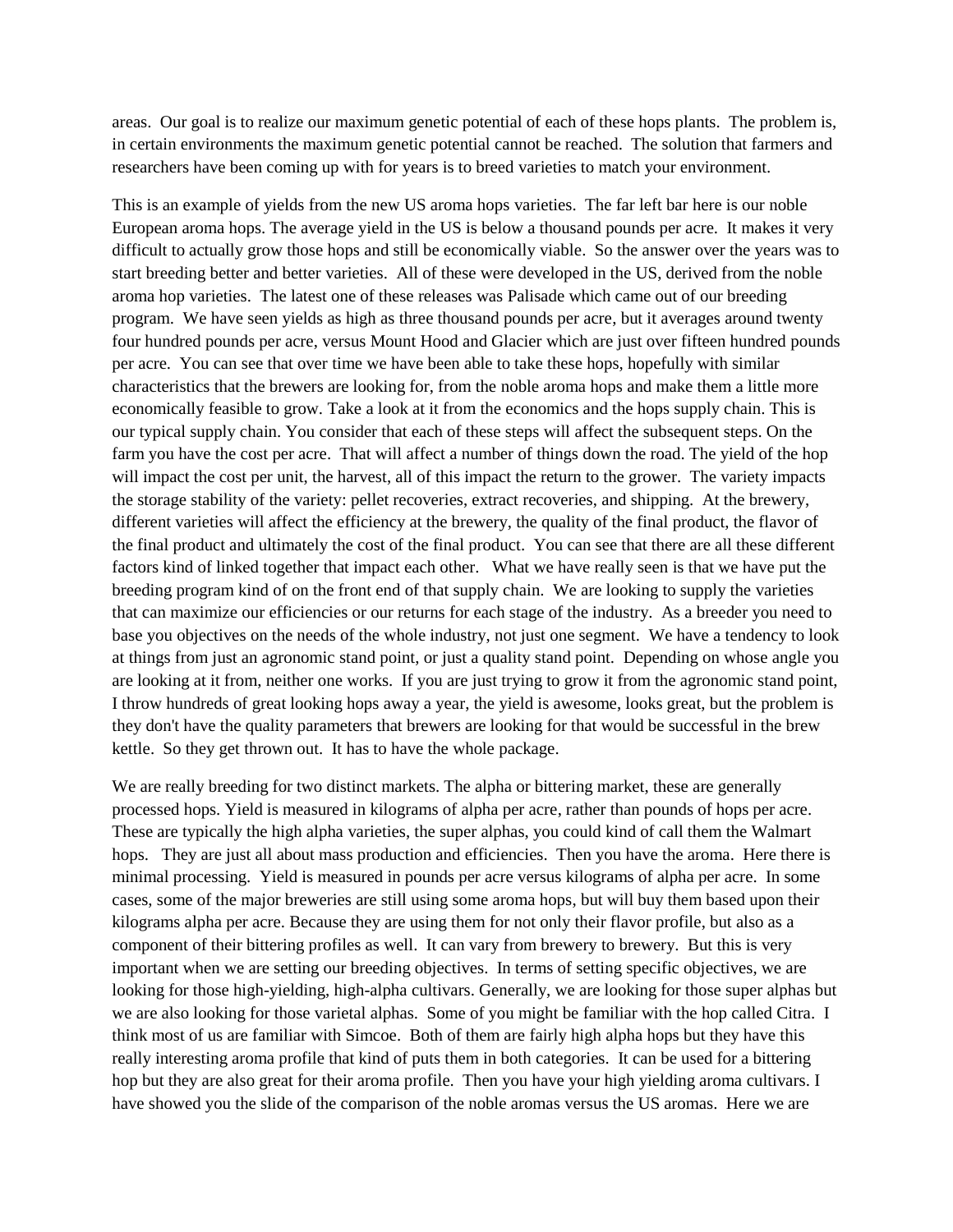looking at the specialty or dual purpose hop. Then increasingly we have started a program within our breeding program breeding specifically for organic varieties. The goal is to comvine all of these quality parameters with pest and disease resistance, good storage stability, and desirable brewing characteristics. A typical breeding scheme would run through a parental selection and crossing, early selection, intermediate selection, advance selection and cultivar release.

**Question:** How long does that take?

Answer: It's about a ten year process.

In terms of parental selection, remember hops are diecious. We have to select a male and a female. In terms of the male, unfortunately, we don't have a clue what it is going to provide in terms of brewing quality. We can check its alpha, relative to the other males, we can check cohumulone, even its storagability, but still we don't have a great idea, even from its yielding stand point.

**Question**: Is there a germplasm of male hops?

**Answer:** We maintain a collection within our program and the USDA has a collection of male germplasm as well. So there are collections around the world of different male plants.

**Question:** When you order a rhizome from someone are they usually all females?

**Answer:** They had better be females. If it is going into commercial production, generally speaking, you can be sure that what you are getting is what it is labeled. If it is labeled as Cascade and you end up with a male plant, then they screwed up, or it is the off-chance that they dug off the wrong plant or something like that. For the most part, if you buy a rhizome from someone it will be female.

## **Question:** Can females turn male?

**Answer:** No, there are certain varieties like Cascade and CTZ that will do this where, under certain environmental conditions, they'll put out male flowers but they aren't viable and it is just a temporary thing.

Here are some examples of crossing. This is actually our pollen collections system. We are cutting the flowers off the males putting them in the plastic tubes, allowing them to sit overnight and the pollen is dropping off and then we sieve that and we are able to collect our pollen. We are able to store that then for quite a while, for a few months in a desk crate or even longer in liquid nitrogen. We can store the pollen and use it at any time.

This is making the crosses. We go out and put these bags on prior to the plants becoming viable for pollination so that we aren't getting any cross pollination from any males that may be about. These female plants aren't very picky, they get around. It looks like a big candy wrapper. I will climb up on a ladder and blow the pollen in onto the respective flowers and then we seal it back up for a few more days. Then we can take it off. At the end of the year we will harvest those and collect the seed that was created.

We enter them into a ten year selection process that is separated into early selection, which are seedling and single hill year, intermediate selection, which are our yield trials, and then into advanced selection. So basically, you have your cross, that is year one, and the early selection the first year, which is your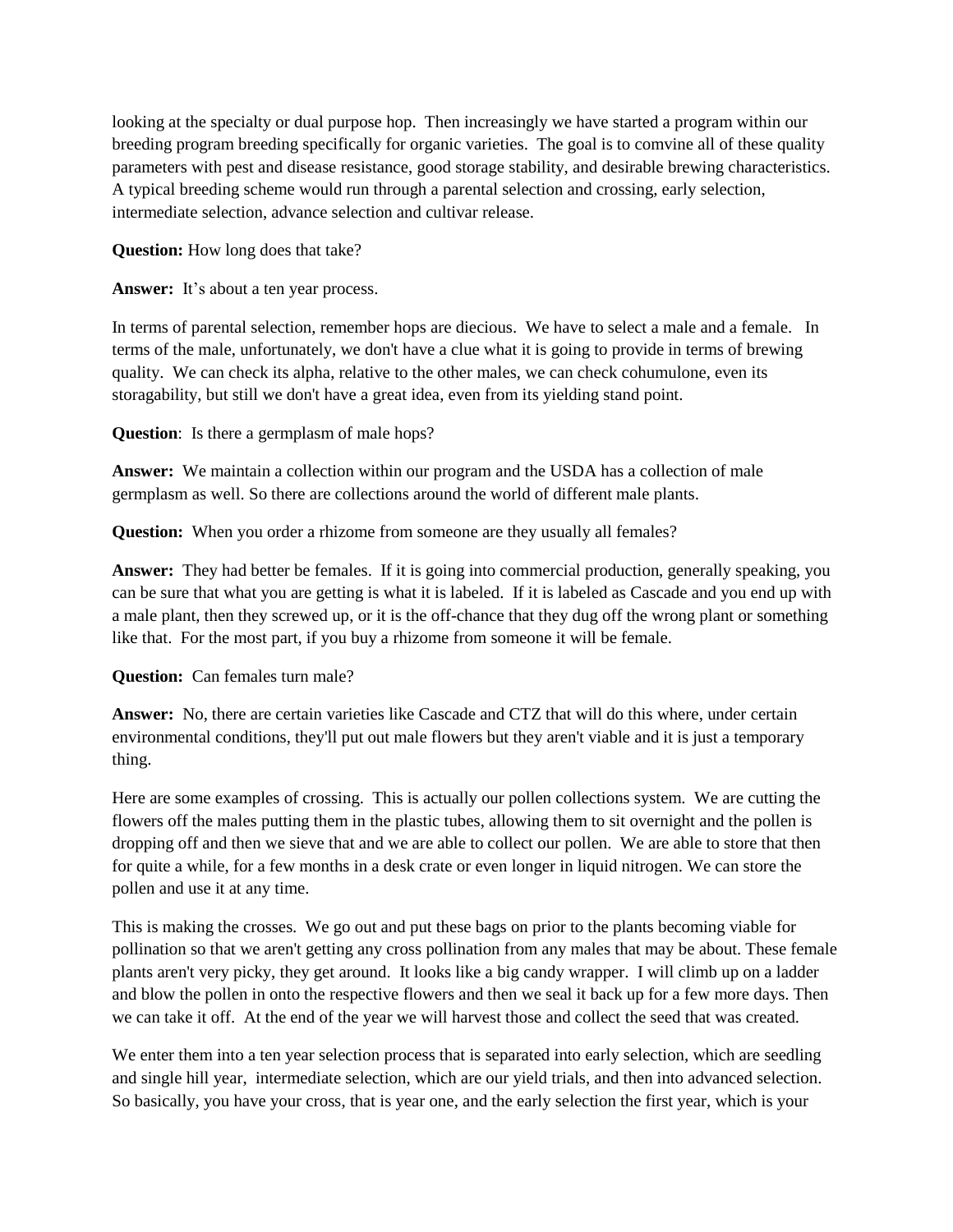seedling year. This is a high density planting which is meant to be what we call "fail fast". With our "fail fast" philosophy, we are trying to get rid of as many as we can the first year. In year one, that seedling year, I'll eliminate probability 80-90% of the population. In year two, we go into the single hill. This is a single plant nursery where the plants are evaluated for three years. Then we have three more years on top of that, so we are now into year five. At the end of that we'll make selections. So we might end up with maybe about  $3,500 - 4,000$  plants per year going into that single hill nursery. Out of that I might select ten. At the seedling stage, we probably started with 50,000 seeds, got that down to a manageable number through greenhouse screening and other techniques, and went to the field with them. By the end, that 50,000 becomes a much lower number. So you can see what we are trying to do. We are trying to get rid of as many possibilities as fast as we can. In the intermediate stage, these are yield trials expanding out anywhere from  $10 - 80$  hills. Just to get a better idea of the stability of the selection and how well it is going to yield under a more commercial setting. This is three more years: We are up to year eight. Then we will make another round of selections, and we are lucky if anything makes it to the next stage which is our elite trials. This is where we are going into a half acre, maybe a one acre size plot. Something has to be really good and have a lot of potential to make it to this stage. That is at least a three year evaluation. We are into year eleven, from crossing, clear through to release.

## **Question:** What are your evaluation tactics?

**Answer:** We start out first with agronomics. We will have thousands of plants. We are looking for disease resistance. We are looking for yield. Those have to be the first things we look at. Then of the best of the best from there we look for the quality aspects.

#### **Question:** So you are brewing at this stage?

**Answer:** We can start brewing at the intermediate stage. We work with quite a few craft brewers in the Northwest, and a few other regionals, getting them material and doing either a sensory panel, they'll do it in-house and then give us feedback, or they will actually brew with it if we have enough material. Generally, if we are excited enough to send it to breweries for brew trials we'll harvest as much as we can from it. We'll get thirty pounds just knowing we will be sending that off to a brewery. It is here where we get a good test of its brewing capability. Because that's where we can go to either several smaller breweries or a handful of larger regional breweries, or in some cases, if it is something a major macrobrewery might be interested in, we might ship them the whole production from that trial so they can run a larger brew trial. It just depends on what the ultimate use of that hops will be and what market we are targeting.

Wrapping up… Here are some pictures of clipping, this is the seedling nursery, like I said, high density. Here is what I talked about: fail fast. These are yield trials, and elite lines. After eight to ten years of evaluation, we will consider it for release. A whole other level of work begins, we have done all the foot work as far as testing it and we know it is a great variety in the field. Then it has to be accepted into the market place, and that is the difficulty. The beauty that we have in the US is that we have such a thriving craft industry, and so many brewers are willing to give a hop a chance, or to try it just because it is something different. In other regions in the world it is more difficult to get a hop in the door if it doesn't have the right characteristics. Right from the get go they just say "We don't want it." At least we are able to get it out there and get it tried by a number of different people.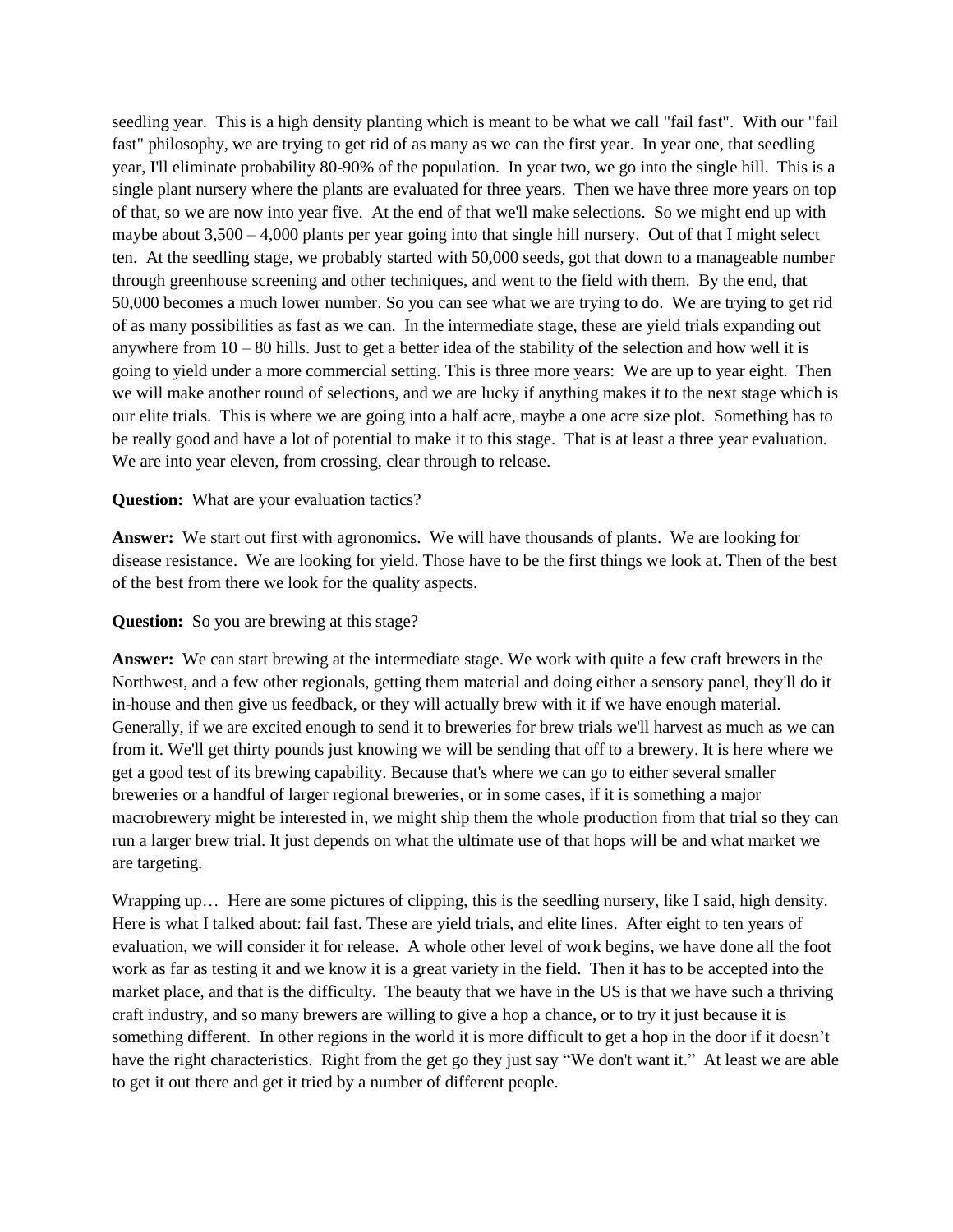**Question:** How many different breeding programs are there in North America?

**Answer:** In North America right now there are four private programs and two public programs. They're all out west.

Just to give an example of breeding efforts. These are both examples of Palisade grown under conventional conditions and this is Palisade grown under organic conditions. Here we bred this for our conventional system. It is our highest yielding aroma variety out there, but we put it in our organic system with the expectations that it would perform very well, but the best we have been able to do is a thousand pounds per acre. Less than half of what we can get under conventional. Here is a comparison. Here is our yield. Our conventional Palisade yielded almost three thousand pounds per acre. We were less than one thousand pounds per acre on our organic. Our conventional cost us just over five thousand dollars per acre to grow. Organic cost us sixty five hundred dollars an acre to grow.

**Question:** Is it disease pressure that is the problem?

**Answer:** This is actually mites. Mites and lower nitrogen use efficiency.

We went in a few years ago and made some crosses and are evaluating those specifically in our organic yard. We had some parent plants that seemed to have some insect and mite resistance. Here are our top ten genotypes compared to Palisade in terms of green pounds per plant. We have had some success growing significantly better yields. Here is a picture of a plant that has been devastated by the same mite pressure, in the background is a commercial planting, and here is a selection from the breeding lines.

**Question:** Could it be because of pesticide use?

**Answer:** No. Well, conventional versus organic, yes. We are using pesticides to fight the mites in the conventional yard, and in the organics we weren't using them. Actually, that's not true. We use sprays on the organics. We spray them more than our conventionals. If you ask me if organic, just for the sake of organic, is the most sustainable way to grow hops, my answer is "No," but that is discussion for another time. Organic production has to reach another level for it to be successful. Organics just for the sake of organic, it doesn't work. The other issue is marketing. You have seen some agronomic success but can you market them? Hops are listed under the USDA's NOP section 205606 which allows conventional hops to be used in a beer labeled organic, which means that most beers that are labeled organic are not made with 100% organic hops. From a marketing standpoint it is a nightmare. Is anyone interested in buying some hops? Because I have a few thousand pounds of organic hops sitting in storage right now. There is no real desire for them and so it is a difficulty. What we are doing right now is really starting to push hops off the exclusion list. We have formed an organization called The American Organic Hop Grower Association. The main intent in the beginning was to petition the government to get hops off that list. The second goal was to just increase the awareness of organic hops.

**Question:** Have you experienced in other countries a similar situation, where hops are on an excluded list?

**Answer:** No, I believe in the European Union they need to be organic.